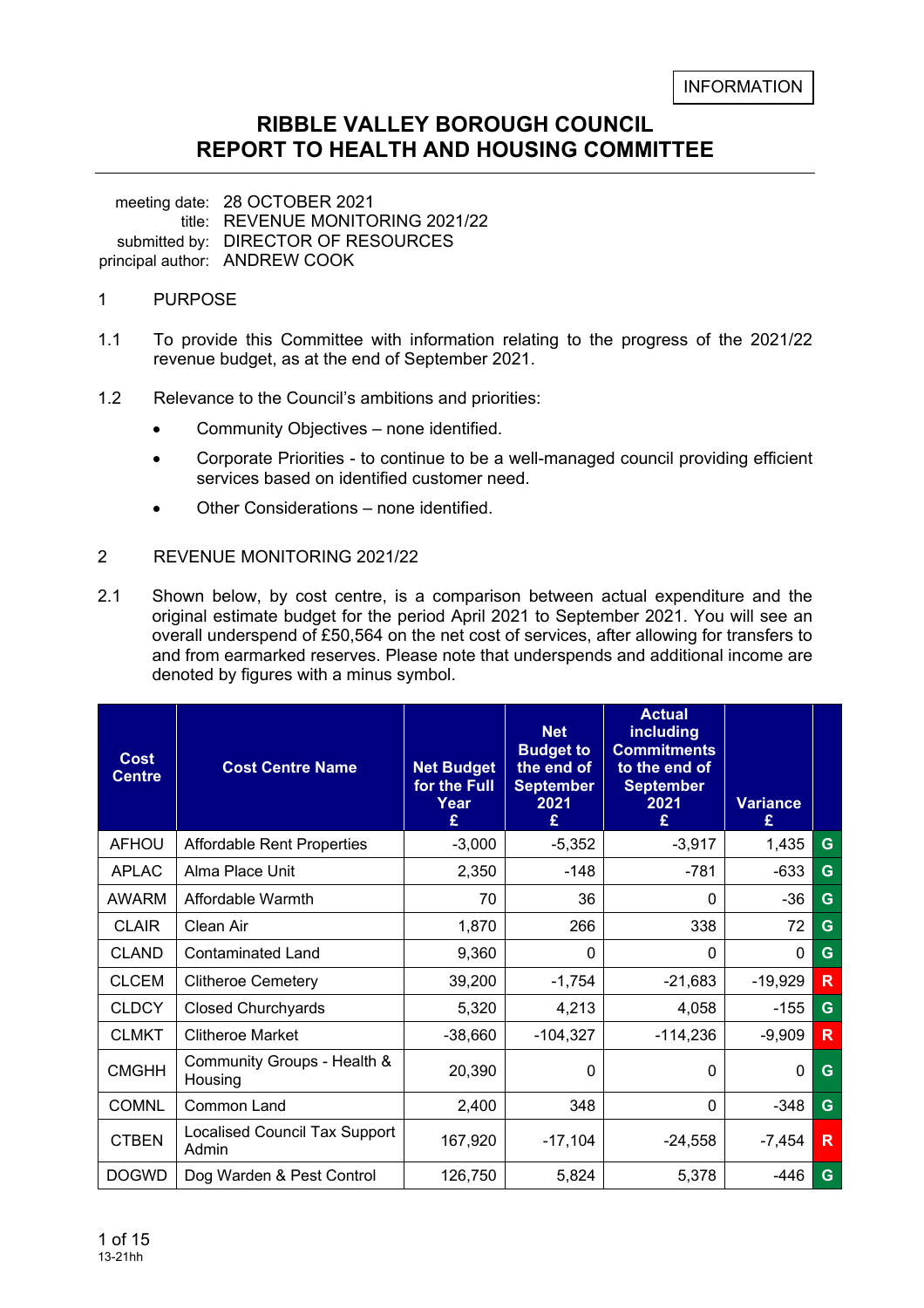| <b>Cost</b><br><b>Centre</b> | <b>Cost Centre Name</b>                                                  | <b>Net Budget</b><br>for the Full<br>Year<br>£ | <b>Net</b><br><b>Budget to</b><br>the end of<br><b>September</b><br>2021<br>£ | <b>Actual</b><br>including<br><b>Commitments</b><br>to the end of<br><b>September</b><br>2021<br>£ | <b>Variance</b><br>£ |                         |
|------------------------------|--------------------------------------------------------------------------|------------------------------------------------|-------------------------------------------------------------------------------|----------------------------------------------------------------------------------------------------|----------------------|-------------------------|
| <b>ENVHT</b>                 | <b>Environmental Health</b><br>Services                                  | 339,360                                        | $-74,010$                                                                     | $-79,908$                                                                                          | $-5,898$             | $\mathsf{R}$            |
| <b>HGBEN</b>                 | <b>Housing Benefits</b>                                                  | 146,590                                        | 226,952                                                                       | 327,940                                                                                            | 100,988              | $\mathsf{R}$            |
| <b>HOMEE</b>                 | Home Energy Conservation                                                 | 6,130                                          | 222                                                                           | 0                                                                                                  | -222                 | G                       |
| <b>HOMES</b>                 | <b>Homelessness Strategy</b>                                             | 29,370                                         | $-50,116$                                                                     | $-59,471$                                                                                          | $-9,355$             | $\overline{\mathsf{R}}$ |
| <b>HSASS</b>                 | <b>Housing Associations</b>                                              | 6,510                                          | $\Omega$                                                                      | 0                                                                                                  | 0                    | G                       |
| <b>HSTRA</b>                 | <b>Housing Strategy</b>                                                  | 47,880                                         | 6,372                                                                         | 5,769                                                                                              | $-603$               | G                       |
| <b>IMPGR</b>                 | <b>Improvement Grants</b>                                                | 74,200                                         | $-14,384$                                                                     | $-14,390$                                                                                          | -6                   | G                       |
| JARMS                        | Joiners Arms                                                             | 42,840                                         | 6,482                                                                         | 8,067                                                                                              | 1,585                | G                       |
| <b>SHARE</b>                 | <b>Shared Ownership Rents</b>                                            | $-460$                                         | $-1,330$                                                                      | $-1,329$                                                                                           | 1                    | $\mathbf G$             |
| <b>SUPPE</b>                 | <b>Supporting People</b>                                                 | 7,420                                          | 200                                                                           | $-33,351$                                                                                          | $-33,551$            | $\mathsf{R}$            |
| <b>UCRED</b>                 | <b>Universal Credit</b>                                                  | 22,400                                         | $-2,880$                                                                      | $-1,106$                                                                                           | 1,774                | G                       |
|                              | <b>Total Health and Housing Committee</b>                                | 1,056,210                                      | $-20,490$                                                                     | $-3,180$                                                                                           | 17,310               |                         |
| <b>Reserves</b>              | <b>Transfers to/(from) Earmarked</b>                                     |                                                |                                                                               |                                                                                                    |                      |                         |
|                              | Housing Related Grants Reserve -<br>Affordable Warmth Grant              | $-70$                                          | $-36$                                                                         | $\Omega$                                                                                           | 36                   |                         |
|                              | Housing Related Grants Reserve -<br>Flexible Homelessness Support Grant  | $-18,560$                                      | $\mathbf 0$                                                                   | $\Omega$                                                                                           | 0                    |                         |
|                              | Housing Related Grants Reserve -<br>Homelessness Reduction Act Funding   | $-6,460$                                       | $\Omega$                                                                      | $\Omega$                                                                                           | 0                    |                         |
|                              | Housing Related Grants Reserve -<br><b>Homelessness Prevention Grant</b> | 67,910                                         | 67,910                                                                        | 0                                                                                                  | $-67,910$            |                         |
|                              | Equipment Reserve - Joiners Arms<br><b>Furniture and Equipment</b>       | $-500$                                         | $\Omega$                                                                      | $\Omega$                                                                                           | 0                    |                         |
|                              | Total after transfers to/(from)<br><b>Earmarked Reserves</b>             | 1,098,530                                      | 47,384                                                                        | $-3,180$                                                                                           | $-50,564$            |                         |

| <b>Key to Variance shading</b>             |   |
|--------------------------------------------|---|
| Variance of £5,000 or more (Red)           | R |
| Variance between £2,000 and £4,999 (Amber) | А |
| Variance less than £2,000 (Green)          |   |

2.2 The red variances highlight specific areas of high concern, for which budget holders are required to have an action plan. Amber variances are potential areas of high concern and green variances are areas which currently do not present any significant concern.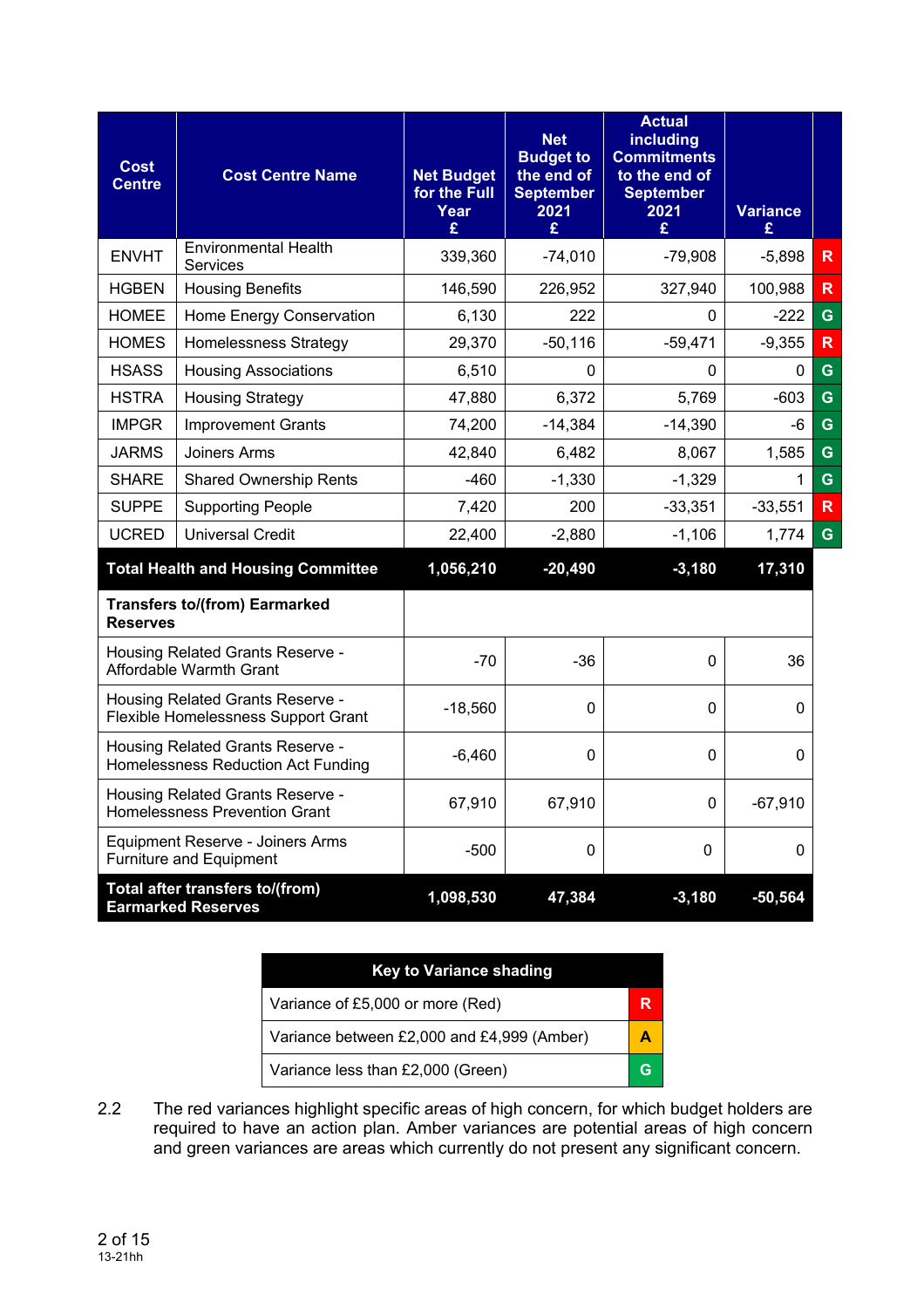- 2.3 The main variances between budget and actuals on individual budget codes within cost centres have also been highlighted and explained, as follows:
	- Red budget code variances (£5,000 or more) are shown with the budget holder's comments and agreed actions in Annex 1.
	- Amber budget code variances (£2,000 to £4,999) are shown with the budget holder's comments in Annex 2
- 2.4 The largest overspend to date is the Housing Benefits rent allowance net overspend of £103,260. However, there will be no significant rent allowance net overspend at yearend, because the total rent allowances paid in-year will be broadly funded by rent allowance subsidy grant income received from the DWP at year-end.
- 2.5 Additional Domestic Abuse Support new burdens funding of £33,351 has been received from MHCLG in-year. The budget will be amended at revised estimate stage to reflect the additional funding and any associated in-year new burdens spend identified.
- 2.6 Outlined below are the other main variances to the end of September 2021 that are unlikely to be rectified by the end of the financial year:
	- **Clitheroe Market/Stalls (-£6,117):** Higher stalls demand from traders than budgeted for, reflecting the on-going increased popularity of the market among shoppers and traders post Covid-19 lockdown in this demand-led fluctuating service area.
	- **Environmental Health Services/Street Trading Licence Income (-£5,770):**  Several new street trading licences issued since the start of the financial year, which has resulted in increased income in this demand-led fluctuating service area.
	- **Localised Council Tax Support Admin/Admin Grant (-£5,446):** Local Council Tax Support Administration funding received from MHCLG for 2021/22 is higher than budgeted for. The Council was not notified of the yearly funding level until after the original estimate budget was set.
	- **Homelessness Strategy/Homelessness Temporary Accommodation (-£5,422):** There is an on-going impact from Covid-19 on homelessness and homelessness temporary accommodation costs for the year to date are currently being covered by un-ring fenced MHCLG Covid-19 funding under the Policy and Finance Committee budget. The impact for this Committee is an underspend to date on the normal homelessness temporary accommodation budget.
	- **Clitheroe Cemetery/Monument Fees (-£2,656):** There have been a higher number of requests for grave headstones and ashes plaques memorials than budgeted for, in this demand-led fluctuating income area.
	- **Housing Benefits/DWP Pensions Credit Uplift New Burdens (-£2,066):** Additional funding received in-year from the DWP to reflect the burden on the Council of administering the pensions credit uplift changes in-year. This funding was not anticipated at original estimate budget stage.
	- **Dog Warden & Pest Control/Domestic Rodent Pest Treatments (+£2,461):** There has been less demand for rodent pest control treatment than budgeted for in the first half of the year and there has been some sickness absence.
	- **Joiners Arms/Dwelling Rents (+£4,330):** Lower occupancy at the Joiners Arms homelessness unit than anticipated at budget setting stage. This is mainly due to flats 1 and 2 being out of service since the end of March 2021 due to damp and water ingress issues.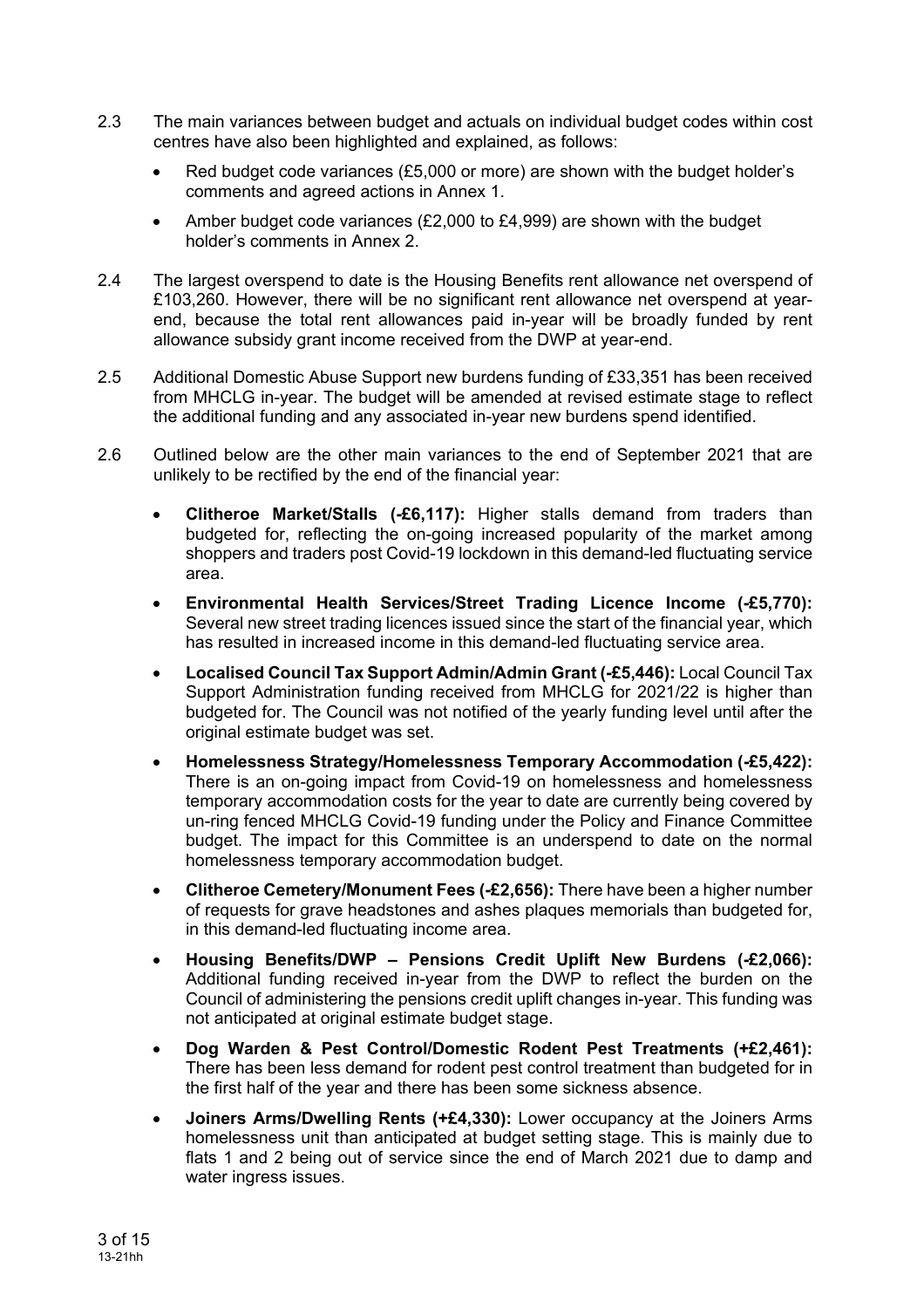**Environmental Health Services/Private Water Samples (+£4,696):** No private water supplies risk assessment and samples work has been undertaken for the year to date, due to on-going vacancies within the Environmental Health team, meaning that available staff time has been focussed on other priority areas of work for the year to date.

#### 3 HOMELESSNESS PREVENTION GRANT 2021/22

- 3.1 At original estimate budget stage, we had just received notification from MHCLG that new Homelessness Prevention Grant funding would be received in 2021/22 and that this new grant would replace the previously separate Flexible Homelessness Support Grant and Homelessness Reduction Act funding allocations received in previous years.
- 3.2 At that stage, the new Homelessness Prevention Grant funding of £67,912 received in 2021/22 was planned to be transferred to a new Homelessness Prevention Grant earmarked reserve and additional homelessness costs in 2021/22 were to be funded by transfers from amounts previously set aside in the Flexible Homelessness Support Grant and Homelessness Reduction Act funding earmarked reserves.
- 3.3 Since the original estimate budget was set the following changes have been made with regard to the homelessness funding allocation and transfers to and from reserves:
	- MHCLG have confirmed that the Homelessness Prevention Grant paid to councils in 2021/22 must be used to help fund homelessness net expenditure in-year. Therefore, the £67,912 grant received in May 2021 will not be transferred to a new Homelessness Prevention Grant earmarked reserve, which is the reason for the -£67,910 variance on Transfers to/(from) Earmarked Reserves at the end of September 2021.
	- Because the Homelessness Prevention Grant must be used to help fund homelessness net expenditure in-year, there is now no need to use amounts previously set aside in the Flexible Homelessness Support Grant and Homelessness Reduction Act funding earmarked reserves to fund additional homelessness costs in 2021/22. The amounts in these reserves were subsequently used to help fund homelessness net expenditure at 2020/21 year-end. Therefore, the budgeted 2021/22 year-end transfers of £25,020 from the Flexible Homelessness Support Grant and Homelessness Reduction Act funding earmarked reserves will not take place.
- 3.4 The budget will be updated at revised estimate stage to reflect these changes.

#### 4 CONCLUSION

4.1 The comparison between actual expenditure and the original estimate budget for this Committee to the end of September 2021 shows an underspend of £50,564 after allowing for transfers to and from earmarked reserves.

SENIOR ACCOUNTANT **EXECUTE:** DIRECTOR OF RESOURCES

HH13-21/AC/AC 18 October 2021 BACKGROUND PAPERS: None For further information please ask for Andrew Cook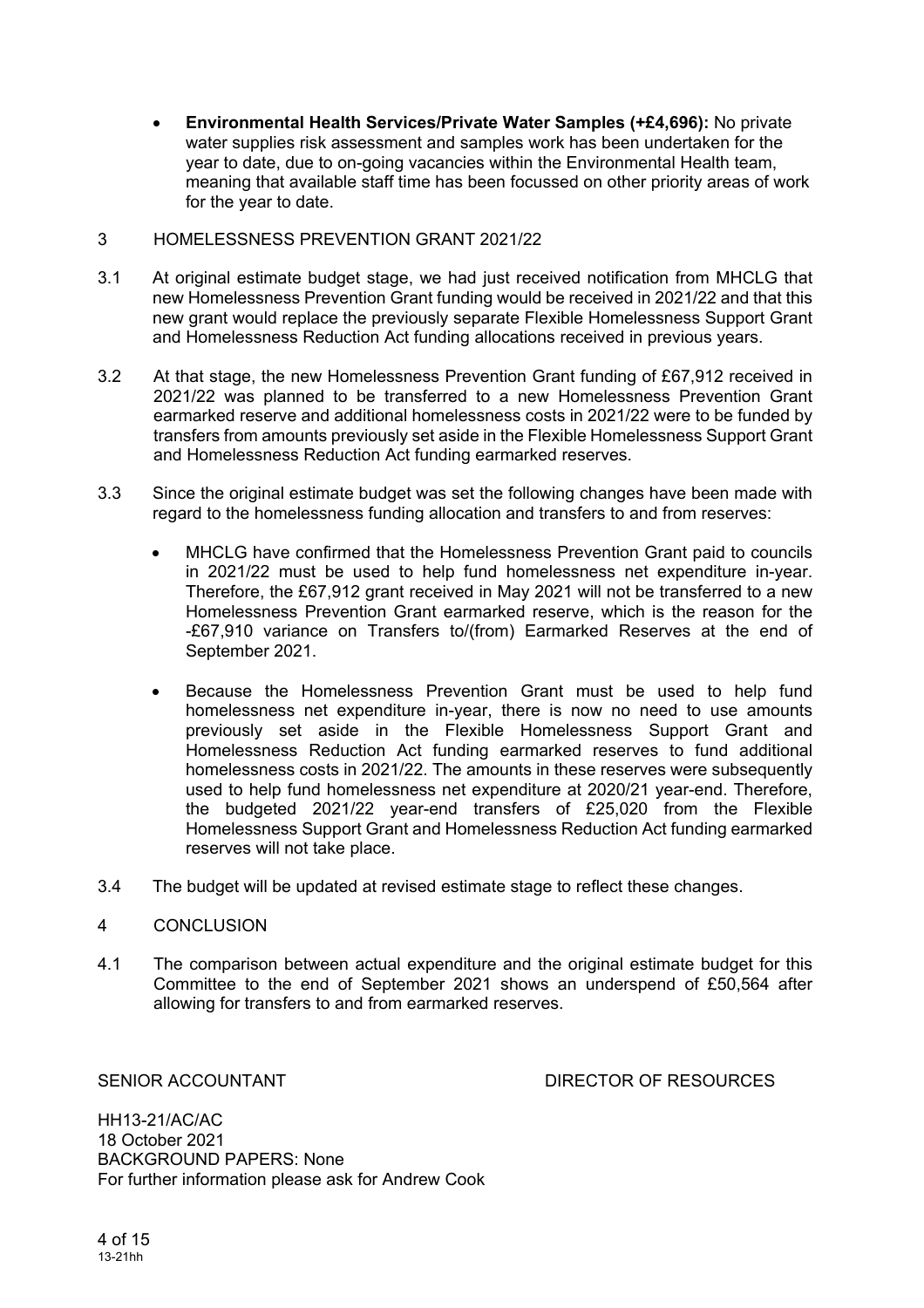| <b>Ledger</b><br><b>Code</b> | <b>Ledger Code Name</b>                                                 | <b>Net</b><br><b>Budget for</b><br>the Full<br>Year<br>£ | <b>Net</b><br><b>Budget to</b><br>the end of<br><b>September</b><br>2021<br>£ | <b>Actual</b><br><b>including</b><br><b>Commitments</b><br>to the end of<br><b>September</b><br>2021<br>£. | <b>Variance</b><br>£ |   | <b>Reason for Variance</b>                                                                                                                                                                                                                                                                                                                                                                                                         | <b>Action Plan as agreed</b><br>between the Budget<br><b>Holder and Accountant</b>                                                                                                                                                                                 |
|------------------------------|-------------------------------------------------------------------------|----------------------------------------------------------|-------------------------------------------------------------------------------|------------------------------------------------------------------------------------------------------------|----------------------|---|------------------------------------------------------------------------------------------------------------------------------------------------------------------------------------------------------------------------------------------------------------------------------------------------------------------------------------------------------------------------------------------------------------------------------------|--------------------------------------------------------------------------------------------------------------------------------------------------------------------------------------------------------------------------------------------------------------------|
| SUPPE/<br>8961z              | <b>Supporting People/MHCLG</b><br>- Domestic Abuse Support<br>to Victim | ∩                                                        | $\Omega$                                                                      | $-33,351$                                                                                                  | $-33,351$ R          |   | Additional New Burdens funding received in-<br>year from MHCLG to reflect the burden on<br>the Council in 21/22 of working with and<br>supporting Lancashire County Council, who<br>now have a statutory duty to provide support<br>to victims of domestic abuse and their<br>children residing within safe<br>accommodation. The Council was not<br>informed of this funding until after the<br>original estimate budget was set. | The budget will be<br>updated at revised<br>estimate stage to reflect<br>this additional income.                                                                                                                                                                   |
| CLCEM/<br>5056               | Clitheroe<br>Cemetery/Grounds<br>Maintenance                            | 64,760                                                   | 32,390                                                                        | 17,768                                                                                                     | $-14,622$            | R | Less staff time input to the cemetery for the<br>year to date. Difficulty in recruiting casual<br>staff over the summer period meant some<br>maintenance tasks initially planned for<br>Summer 2021 could not be completed.                                                                                                                                                                                                        | The aim is to carry out the<br>maintenance tasks not<br>completed over summer<br>in Autumn and Winter.<br>The budget will be<br>reviewed at revised<br>estimate budget stage to<br>reflect the latest full year<br>estimate for grounds<br>maintenance team input. |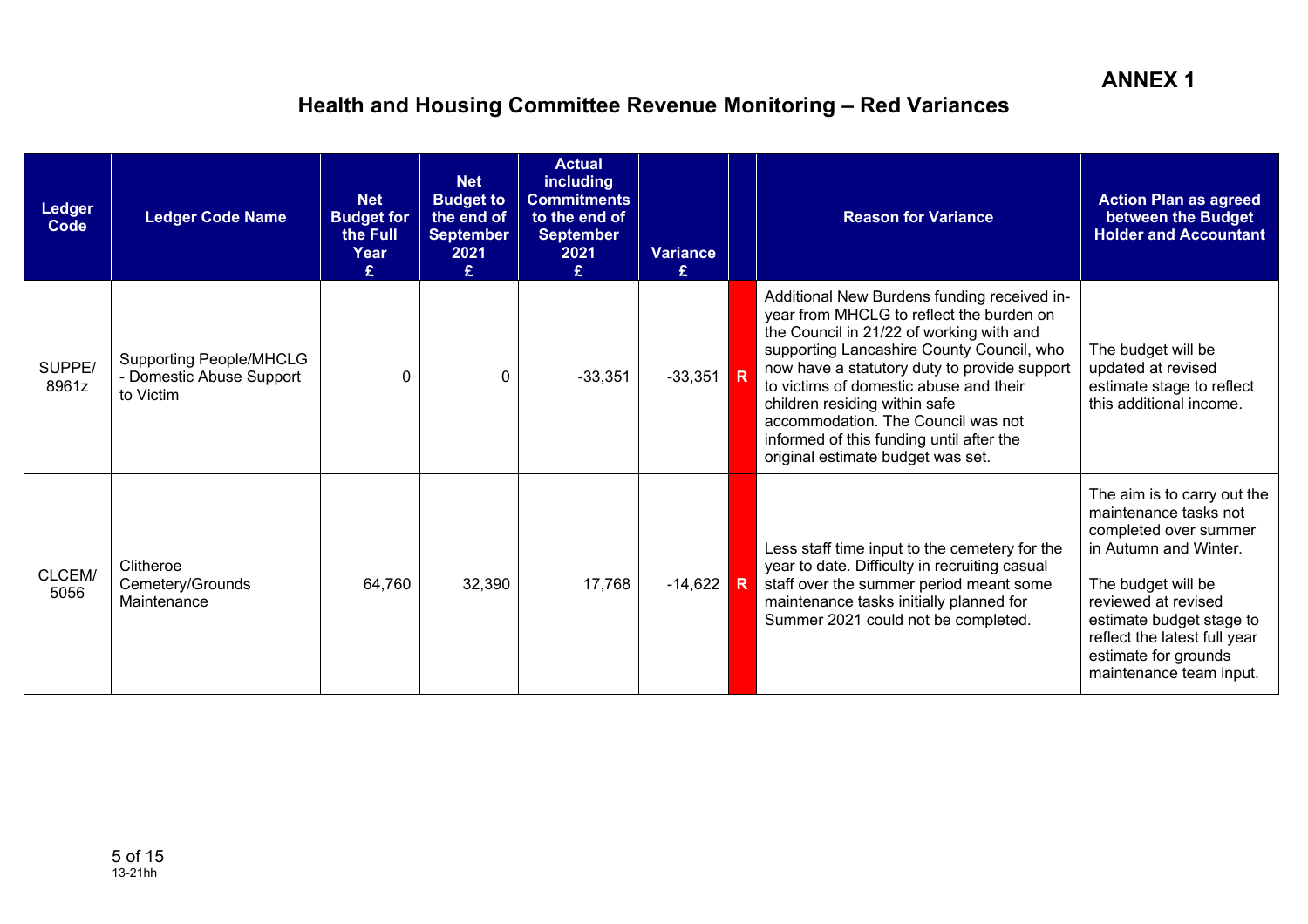| Ledger<br><b>Code</b> | <b>Ledger Code Name</b>                               | <b>Net</b><br><b>Budget for</b><br>the Full<br>Year<br>£ | <b>Net</b><br><b>Budget to</b><br>the end of<br><b>September</b><br>2021<br>£ | <b>Actual</b><br><b>including</b><br><b>Commitments</b><br>to the end of<br><b>September</b><br>2021<br>£. | <b>Variance</b><br>£ | <b>Reason for Variance</b>                                                                                                                                                                                                                                                                                                                                                                                                                                                                                                                                                                                                           | <b>Action Plan as agreed</b><br>between the Budget<br><b>Holder and Accountant</b>                                                                                             |
|-----------------------|-------------------------------------------------------|----------------------------------------------------------|-------------------------------------------------------------------------------|------------------------------------------------------------------------------------------------------------|----------------------|--------------------------------------------------------------------------------------------------------------------------------------------------------------------------------------------------------------------------------------------------------------------------------------------------------------------------------------------------------------------------------------------------------------------------------------------------------------------------------------------------------------------------------------------------------------------------------------------------------------------------------------|--------------------------------------------------------------------------------------------------------------------------------------------------------------------------------|
| HGBEN/<br>8007z       | Housing Benefits/HRA Rent<br><b>Rebate Grant</b>      | $-20,880$                                                | $-10,444$                                                                     | $-19,422$                                                                                                  | $-8,978$ R           | The higher Rent Rebate subsidy grant<br>income received to date was in line with the<br>estimate prepared for the 2021/22 DWP<br>subsidy grant initial estimate claim, which<br>was completed after the original estimate<br>budget was set. Rent Rebate subsidy grant<br>received plus Homelessness Prevention<br>Grant funding allocated to support Rent<br>Rebate payments are updated at year-end<br>to broadly reflect the actual Rent Rebate<br>payments for the year as a whole. As a<br>result, there is unlikely to be a significant<br>over-recovery of income at year-end.                                                | The budget will be<br>amended at revised<br>estimate stage to reflect<br>the latest full-year<br>estimate for Rent Rebate<br>subsidy grant income.                             |
| ENVHT/<br>3081        | <b>Environmental Health</b><br>Services/Water Samples | 15,300                                                   | 7,662                                                                         | 0                                                                                                          | $-7,662$ R           | No private water supplies risk assessments<br>and samples work has been undertaken for<br>the year to date, meaning there are no lab<br>tests costs. This is due to on-going<br>vacancies within the Environmental Health<br>team meaning that staff time has been<br>focussed on other priority areas of work for<br>the year to date. This underspend partly<br>offsets the under-recovery of private water<br>samples income for the year to date (see<br>ENVHT/8417u below).<br>It is likely that Environmental Health staff<br>time will continue to focus on other priority<br>areas of work until staff vacancies are filled. | The budget will be<br>amended at revised<br>estimate stage to reflect<br>the latest full-year<br>estimate for both water<br>samples costs and private<br>water samples income. |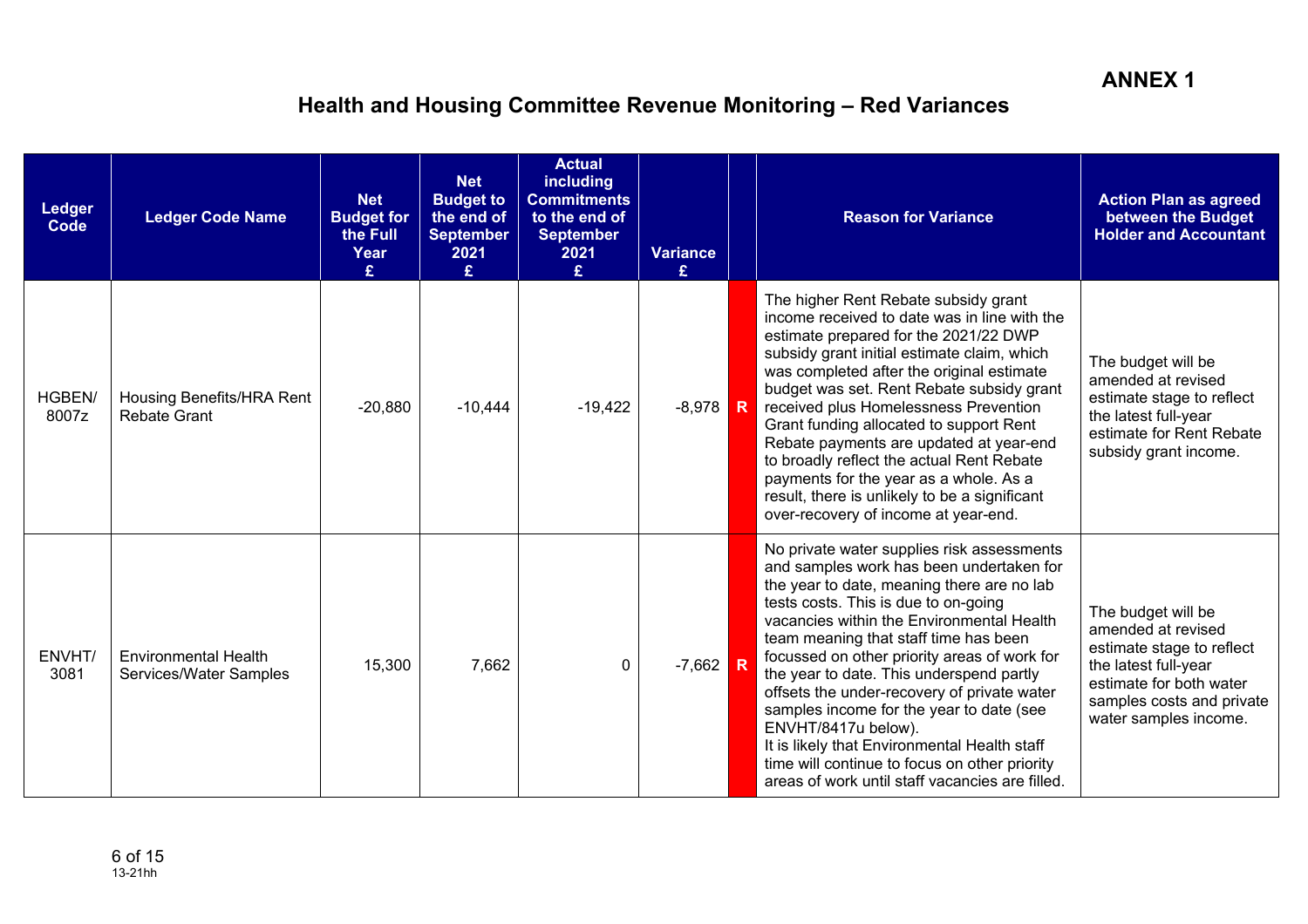| <b>Ledger</b><br>Code | <b>Ledger Code Name</b>                                                                      | <b>Net</b><br><b>Budget for</b><br>the Full<br>Year<br>£ | <b>Net</b><br><b>Budget to</b><br>the end of<br><b>September</b><br>2021<br>£ | <b>Actual</b><br><b>including</b><br><b>Commitments</b><br>to the end of<br><b>September</b><br>2021<br>£. | <b>Variance</b><br>£ | <b>Reason for Variance</b>                                                                                                                                                                                                                         | <b>Action Plan as agreed</b><br>between the Budget<br><b>Holder and Accountant</b>                                                              |
|-----------------------|----------------------------------------------------------------------------------------------|----------------------------------------------------------|-------------------------------------------------------------------------------|------------------------------------------------------------------------------------------------------------|----------------------|----------------------------------------------------------------------------------------------------------------------------------------------------------------------------------------------------------------------------------------------------|-------------------------------------------------------------------------------------------------------------------------------------------------|
| CLMKT/<br>8825n       | <b>Clitheroe Market/Stalls</b>                                                               | $-6,590$                                                 | $-3,296$                                                                      | $-9,413$                                                                                                   | $-6,117$ R           | There has been a higher demand for stalls<br>from traders than budgeted for, reflecting the<br>on-going increased popularity of the market<br>among shoppers and traders post Covid-19<br>lockdown in this demand-led fluctuating<br>service area. | The budget will be<br>amended at revised<br>estimate stage to reflect<br>the latest full-year<br>estimate for market stalls<br>income.          |
| ENVHT/<br>8430u       | <b>Environmental Health</b><br>Services/Street Trading<br>Licence                            | $-4,560$                                                 | $-3,038$                                                                      | $-8,808$                                                                                                   | $-5,770$ R           | There have been several new street trading<br>licences issued since the start of the<br>financial year, which has resulted in<br>increased income in this demand-led licence<br>income area.                                                       | The budget will be<br>amended at revised<br>estimate stage to reflect<br>the latest full-year<br>estimate for street trading<br>licence income. |
| CTBEN/<br>8009z       | Localised Council Tax<br><b>Support Admin/Housing</b><br>Benefit & CT Benefit Admin<br>Grant | $-33,390$                                                | $-33,390$                                                                     | $-38,836$                                                                                                  | $-5,446$             | Higher Local Council Tax Support<br>Administration Grant received from MHCLG<br>for 2021/22 than budgeted for. The Council<br>was not notified of the yearly funding level<br>until after the original estimate budget was<br>set.                 | The budget will be<br>updated at revised<br>estimate stage to reflect<br>this increased income.                                                 |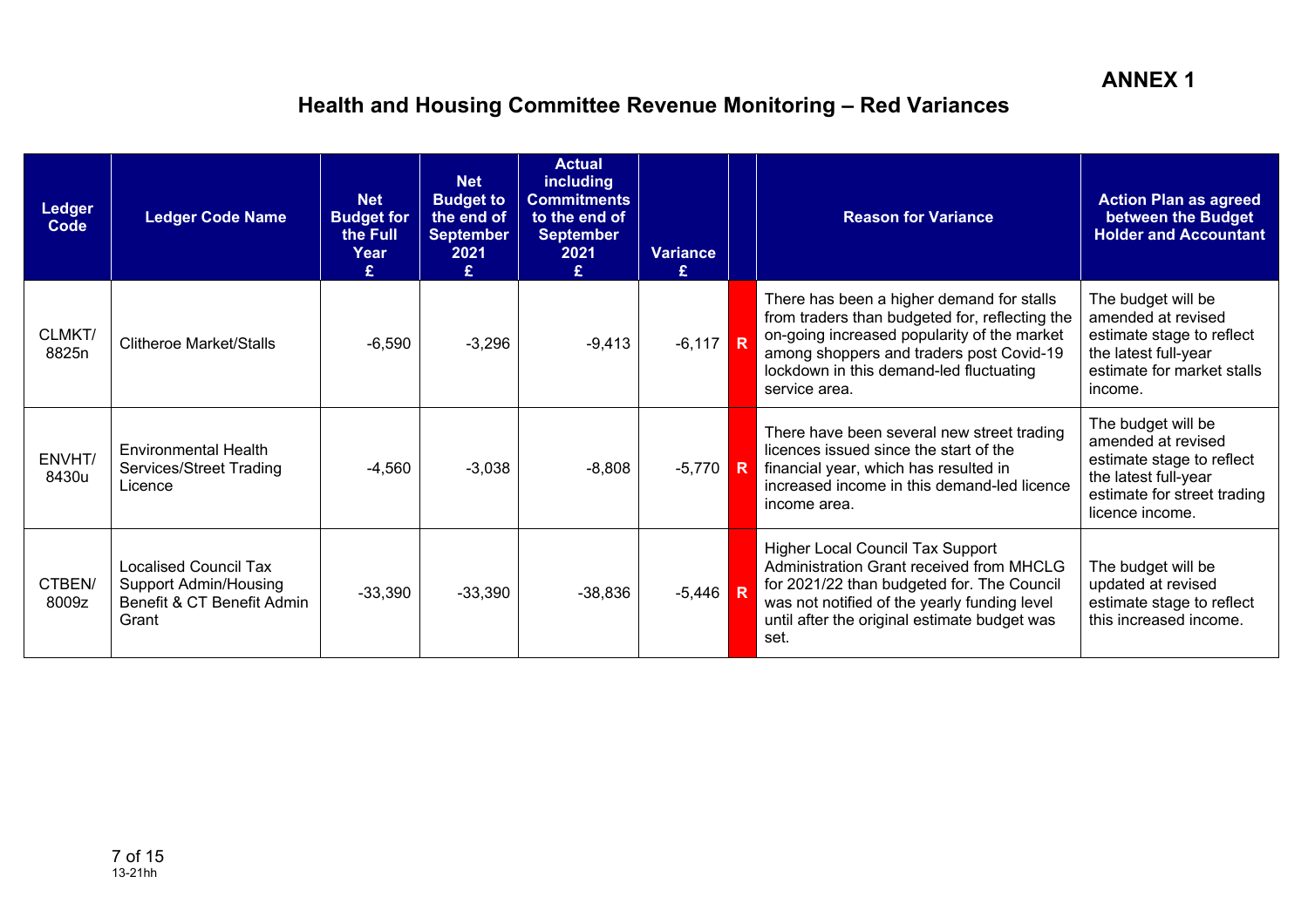| <b>Ledger</b><br>Code | <b>Ledger Code Name</b>                                                              | <b>Net</b><br><b>Budget for</b><br>the Full<br>Year<br>£. | <b>Net</b><br><b>Budget to</b><br>the end of<br><b>September</b><br>2021<br>£ | <b>Actual</b><br><b>including</b><br><b>Commitments</b><br>to the end of<br><b>September</b><br>2021<br>£. | <b>Variance</b><br>£ | <b>Reason for Variance</b>                                                                                                                                                                                                                                                                                                                                                                                                                                                                                                                      | <b>Action Plan as agreed</b><br>between the Budget<br><b>Holder and Accountant</b>                                                            |
|-----------------------|--------------------------------------------------------------------------------------|-----------------------------------------------------------|-------------------------------------------------------------------------------|------------------------------------------------------------------------------------------------------------|----------------------|-------------------------------------------------------------------------------------------------------------------------------------------------------------------------------------------------------------------------------------------------------------------------------------------------------------------------------------------------------------------------------------------------------------------------------------------------------------------------------------------------------------------------------------------------|-----------------------------------------------------------------------------------------------------------------------------------------------|
| HOMES/<br>2450        | Homelessness<br>Strategy/Homelessness<br><b>Temporary Accommodation</b>              | 10,840                                                    | 5,422                                                                         | $\mathbf{0}$                                                                                               | $-5,422$ R           | There is an on-going impact from Covid-19<br>on homelessness and the Council has<br>incurred homelessness temporary<br>accommodation costs for the year to date.<br>However, those costs are currently being<br>covered by un-ring fenced MHCLG Covid-19<br>funding under the Policy and Finance<br>Committee budget. The impact for this<br>Committee is therefore an underspend to<br>date on the normal homelessness temporary<br>accommodation budget.                                                                                      | The budget and allocation<br>of homelessness<br>temporary<br>accommodation costs will<br>be kept under review<br>throughout the year.         |
| HOMES/<br>8605z       | Homelessness<br>Strategy/MHCLG -<br>Accomm for Ex-Offenders<br>Scheme (Other Income) | $\Omega$                                                  | 0                                                                             | $-5,000$                                                                                                   | $-5,000$ R           | Additional grant funding received in-year<br>from MHCLG to help cover any tenancy<br>support/bonds costs that the Council incur in<br>helping to support ex-offenders to find<br>private rented sector tenancies. This amount<br>is half of the £10,000 grant funding allocated<br>to the Council in 2021/22. The grant is ring-<br>fenced for use with ex-offenders and will<br>support any relevant in-year expenditure in<br>that area. The Council was not informed of<br>this funding until after the original estimate<br>budget was set. | The budget will be<br>updated at revised<br>estimate stage to reflect<br>this additional income and<br>any associated<br>expenditure in-year. |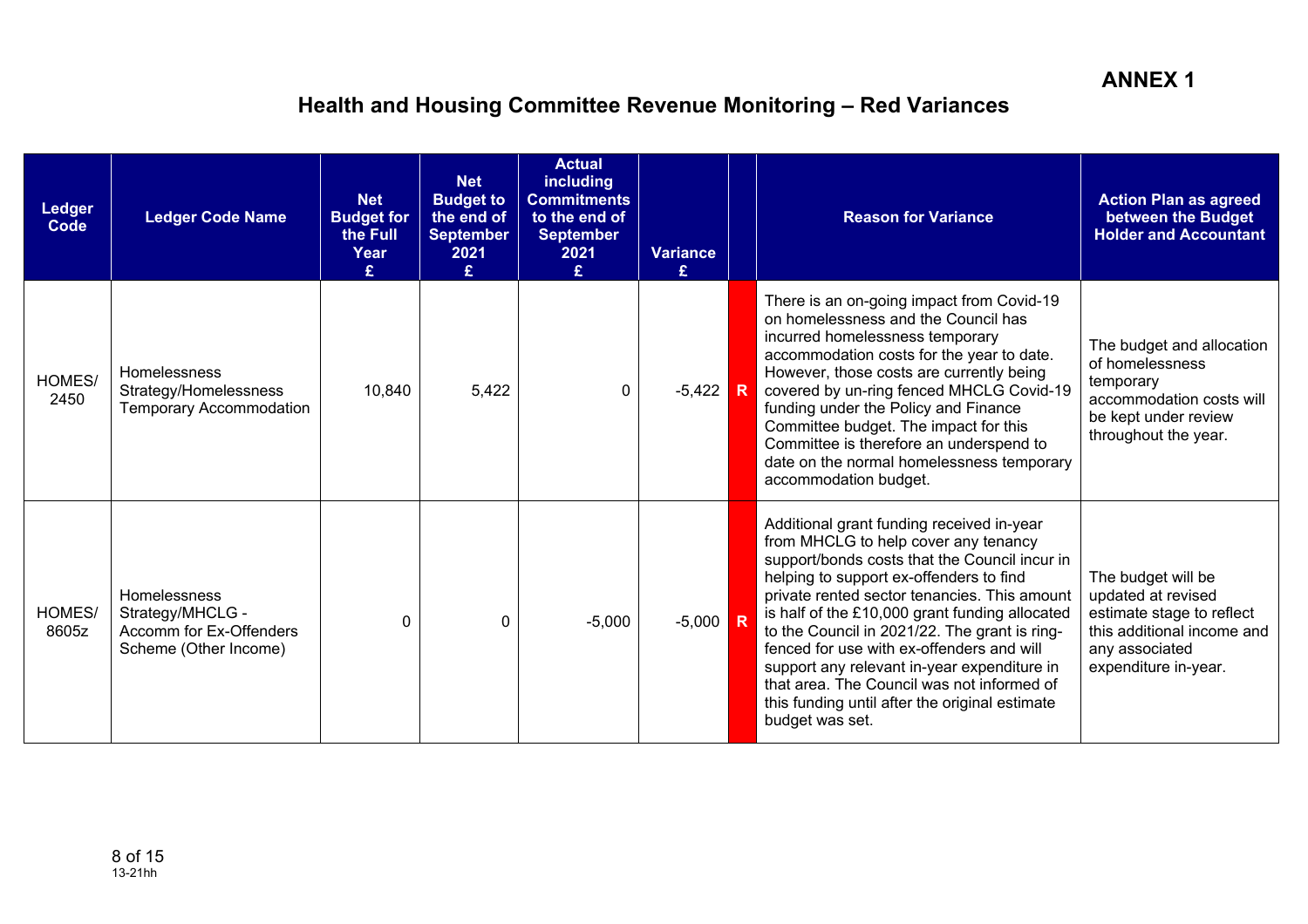| <b>Ledger</b><br>Code | <b>Ledger Code Name</b>                                          | <b>Net</b><br><b>Budget for</b><br>the Full<br>Year<br>£ | <b>Net</b><br><b>Budget to</b><br>the end of<br><b>September</b><br>2021<br>£ | <b>Actual</b><br><b>including</b><br><b>Commitments</b><br>to the end of<br><b>September</b><br>2021<br>£. | <b>Variance</b><br>£ | <b>Reason for Variance</b>                                                                                                                                                                                                                                                                                                                                                                                                                                                                                                                                                                                                                                                                                                                                                                                                                                                                                   | <b>Action Plan as agreed</b><br>between the Budget<br><b>Holder and Accountant</b>                                                                                             |
|-----------------------|------------------------------------------------------------------|----------------------------------------------------------|-------------------------------------------------------------------------------|------------------------------------------------------------------------------------------------------------|----------------------|--------------------------------------------------------------------------------------------------------------------------------------------------------------------------------------------------------------------------------------------------------------------------------------------------------------------------------------------------------------------------------------------------------------------------------------------------------------------------------------------------------------------------------------------------------------------------------------------------------------------------------------------------------------------------------------------------------------------------------------------------------------------------------------------------------------------------------------------------------------------------------------------------------------|--------------------------------------------------------------------------------------------------------------------------------------------------------------------------------|
| ENVHT/<br>8417u       | <b>Environmental Health</b><br>Services/Private Water<br>Samples | $-24,710$                                                | $-12,358$                                                                     | $\mathbf{0}$                                                                                               | 12,358 R             | No private water supplies risk assessment<br>and samples work has been undertaken for<br>the year to date, meaning there is no private<br>water samples income. This is due to on-<br>going vacancies within the Environmental<br>Health team meaning that available staff<br>time has been focussed on other priority<br>areas of work for the year to date. The<br>resulting under-recovery of income to the<br>end of September 2021 is partly offset by<br>reduced water sample lab test costs of<br>£7,662 (see ENVHT/3081 above), the net<br>under-recovery of income to date being<br>£4,696. In addition, lower staff costs for the<br>Environmental Health team, due to staff<br>vacancies, will also offset this under-<br>recovery of income.<br>It is likely that Environmental Health staff<br>time will continue to focus on other priority<br>areas of work until staff vacancies are filled. | The budget will be<br>amended at revised<br>estimate stage to reflect<br>the latest full-year<br>estimate for both private<br>water samples income<br>and water samples costs. |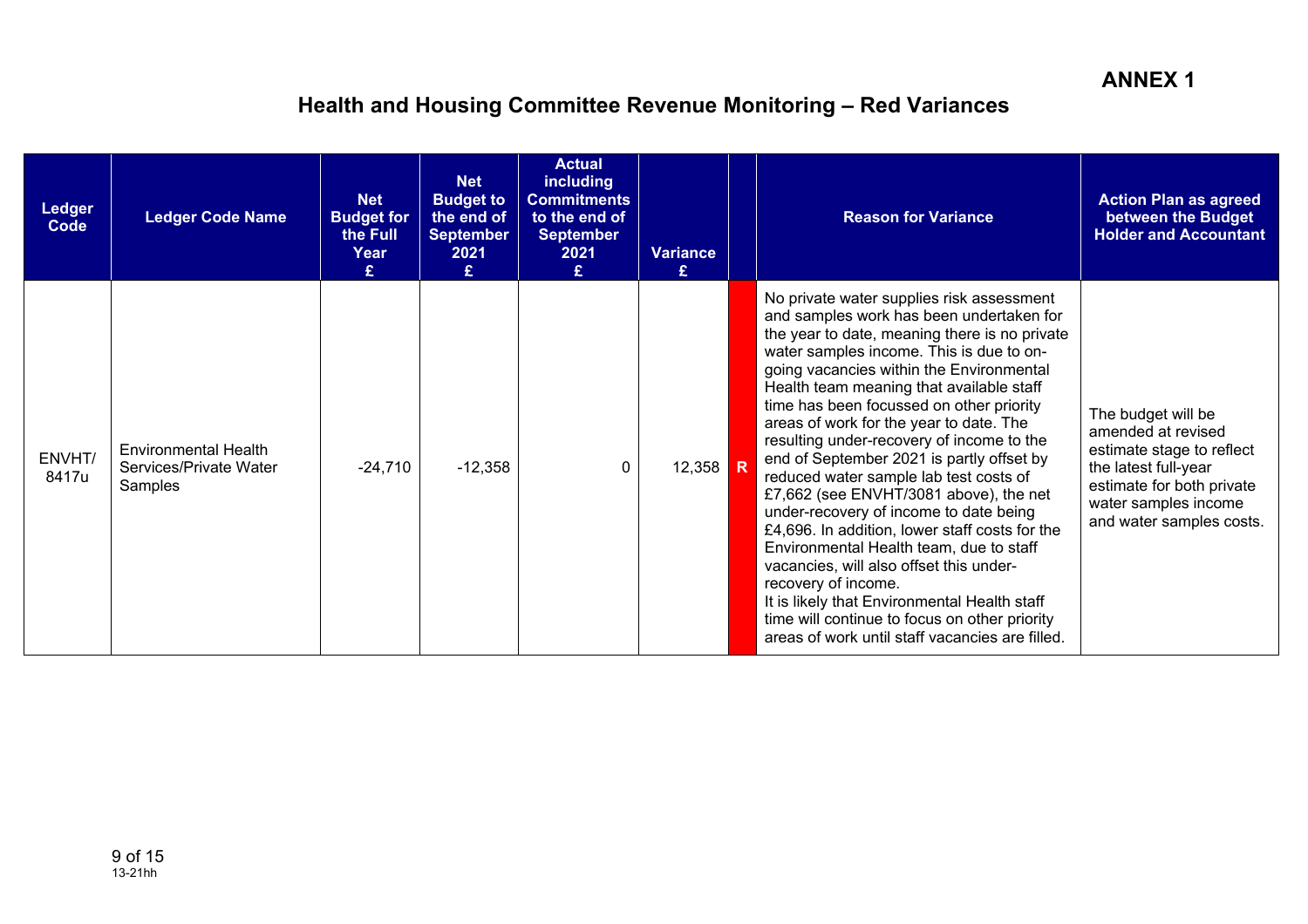| Ledger<br>Code  | <b>Ledger Code Name</b>                                                | <b>Net</b><br><b>Budget for</b><br>the Full<br>Year<br>£ | <b>Net</b><br><b>Budget to</b><br>the end of<br><b>September</b><br>2021<br>£ | <b>Actual</b><br><b>including</b><br><b>Commitments</b><br>to the end of<br><b>September</b><br>2021<br>£ | <b>Variance</b><br>£ | <b>Reason for Variance</b>                                                                                                                                                                                                                                                                                                                                                                                                                                                                                                                                                                                                                                                                                | <b>Action Plan as agreed</b><br>between the Budget<br><b>Holder and</b><br><b>Accountant</b>                                                                                                                |
|-----------------|------------------------------------------------------------------------|----------------------------------------------------------|-------------------------------------------------------------------------------|-----------------------------------------------------------------------------------------------------------|----------------------|-----------------------------------------------------------------------------------------------------------------------------------------------------------------------------------------------------------------------------------------------------------------------------------------------------------------------------------------------------------------------------------------------------------------------------------------------------------------------------------------------------------------------------------------------------------------------------------------------------------------------------------------------------------------------------------------------------------|-------------------------------------------------------------------------------------------------------------------------------------------------------------------------------------------------------------|
| HGBEN/<br>8060z | Housing Benefits/DWP -<br><b>Discretionary Housing</b><br>Payments Inc | $-63,320$                                                | $-31,660$                                                                     | $-17,517$                                                                                                 | 14,143 R             | The actual to date is the first of two payments<br>in-year from DWP. The full-year allocation of<br>Discretionary Housing Payments grant funding<br>from DWP was confirmed as £51,425 in<br>September 2021, which is £11,895 less than<br>the full-year amount budgeted for. This is<br>because the full-year allocation was notified to<br>the Council after the original estimate budget<br>was set. This grant funds additional<br>discretionary housing benefits spend in-year<br>by the Council and the Council will make less<br>discretionary housing benefits payments in-<br>year to reflect the reduced funding. Thus,<br>there will be no significant under-recovery of<br>income at year-end. | The budget will be<br>updated at revised<br>estimate stage to reflect<br>the latest full-year<br>estimate for<br><b>Discretionary Housing</b><br>Payments grant funding<br>and related payments<br>in-year. |
| HGBEN/<br>8002z | <b>Housing Benefits/Rent</b><br><b>Allowances Grant</b>                | $-5,127,300$                                             | $-2,564,674$                                                                  | $-2,536,236$                                                                                              | 28,438 R             | Rent Allowance subsidy grant income was<br>1.1% lower than the £2.565m budgeted for the<br>year to date. The reduced income is in line<br>with the estimate prepared for the 2021/22<br>DWP subsidy grant initial estimate claim,<br>which was completed after the original<br>estimate budget was set. Rent Allowance<br>subsidy grant received at year-end is updated<br>to broadly reflect the actual Rent Allowance<br>payments for the year as a whole (see<br>HGBEN/4652 below). As a result, there is<br>unlikely to be a significant under-recovery of<br>income at year-end.                                                                                                                     | The budget will be<br>amended at revised<br>estimate stage to reflect<br>the latest full-year<br>estimate for Rent<br>Allowance subsidy grant<br>income.                                                    |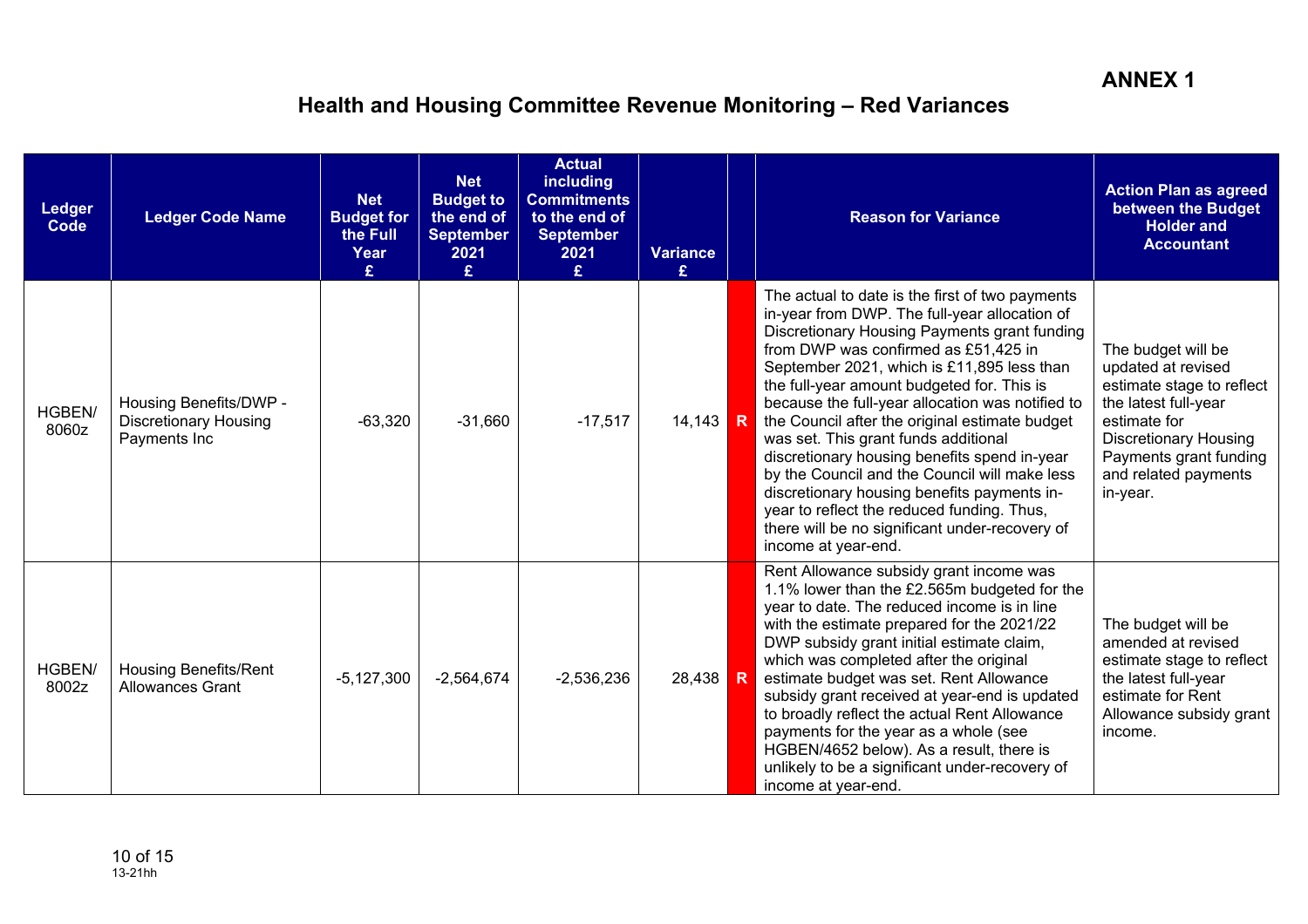| <b>Ledger</b><br>Code | <b>Ledger Code Name</b>                                           | <b>Net</b><br><b>Budget for</b><br>the Full<br>Year | <b>Net</b><br><b>Budget to</b><br>the end of<br>September<br>2021<br>£ | <b>Actual</b><br><b>including</b><br><b>Commitments</b><br>to the end of<br><b>September</b><br>2021<br>£ | <b>Variance</b><br>£ | <b>Reason for Variance</b>                                                                                                                                                                                                                                                                                                                                                                                                                                                 | <b>Action Plan as agreed</b><br>between the Budget<br><b>Holder and</b><br><b>Accountant</b>  |
|-----------------------|-------------------------------------------------------------------|-----------------------------------------------------|------------------------------------------------------------------------|-----------------------------------------------------------------------------------------------------------|----------------------|----------------------------------------------------------------------------------------------------------------------------------------------------------------------------------------------------------------------------------------------------------------------------------------------------------------------------------------------------------------------------------------------------------------------------------------------------------------------------|-----------------------------------------------------------------------------------------------|
| HGBEN/<br>8814z       | <b>Housing Benefits/Recovery</b><br>of Rent Allowance<br>Payments | $-25,110$                                           | 26,300                                                                 | 23,621                                                                                                    |                      | Rent Allowance payments were 2.6% higher<br>than the £2.866m budgeted for the year to<br>date, after adjusting for recovery of benefits<br>overpayments and non-cash transactions.<br>This is mainly due to a lower caseload<br>reduction for the year to date than budgeted<br>for. The overall caseload is reducing<br>throughout the year as part of the migration<br>from Housing Benefits to Universal Credit in                                                      | The budget will be<br>amended at revised                                                      |
| HGBEN/<br>4652        | <b>Housing Benefits/Rent</b><br><b>Allowance Payments</b>         | 5,123,800                                           | 2,839,608                                                              | 2,917,109                                                                                                 | 74,822 R             | Ribble Valley, but caseload levels can vary<br>due to other factors throughout the year.<br>Any higher Rent Allowance payments for the<br>year as a whole will be reflected in more Rent<br>Allowance subsidy grant income received at<br>year-end from the DWP (see HGBEN/8002z<br>above), as payments for the full year are<br>broadly funded by subsidy grant received at<br>year-end. As a result, there is unlikely to be a<br>significant net overspend at year-end. | estimate stage to reflect<br>the latest full-year<br>estimate for Rent<br>Allowance payments. |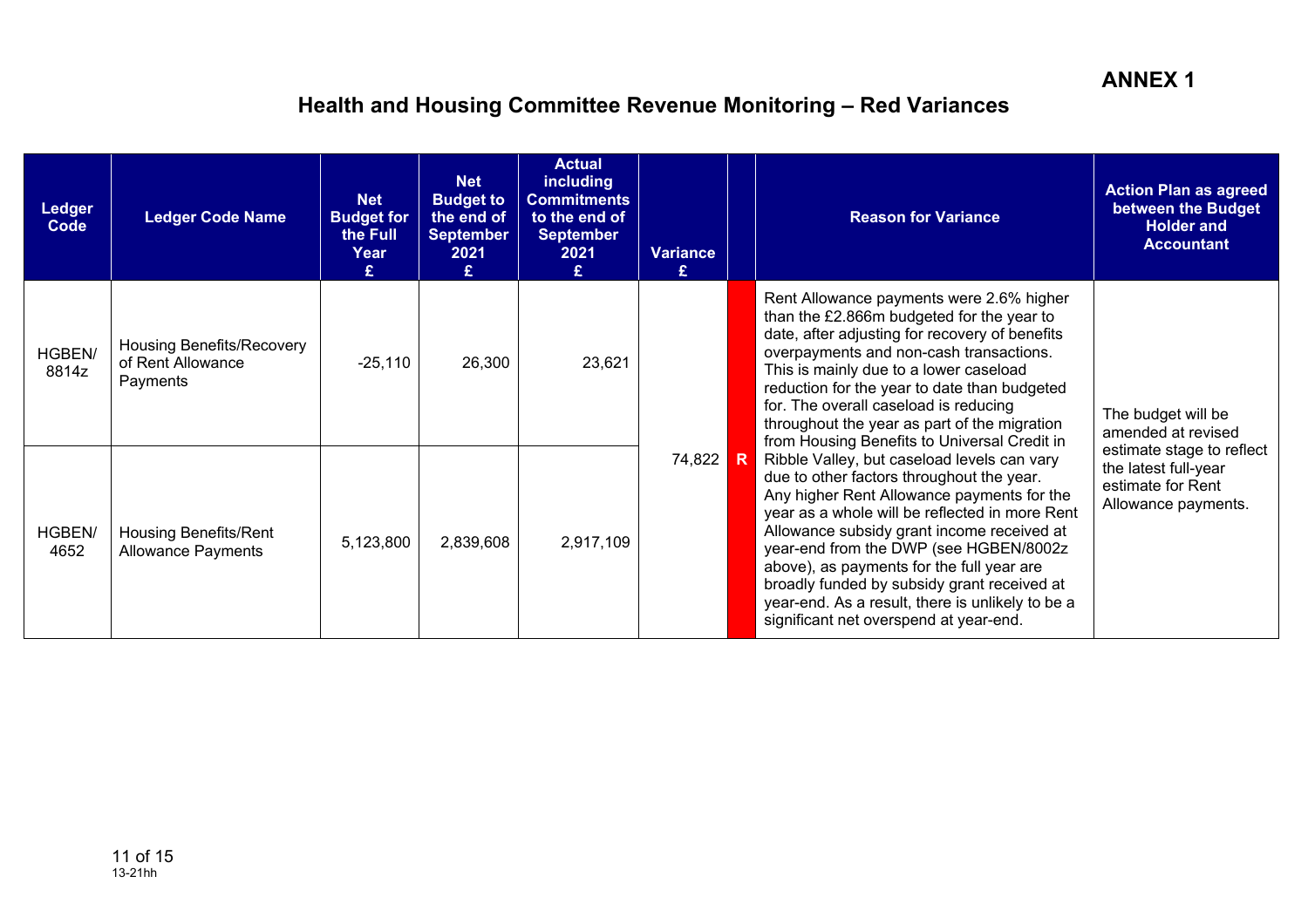| <b>Ledger</b><br><b>Code</b> | <b>Ledger Code Name</b>                               | <b>Net</b><br><b>Budget for</b><br>the Full<br>Year<br>£ | <b>Net</b><br><b>Budget to</b><br>the end of<br><b>September</b><br>2021<br>£ | <b>Actual</b><br><b>including</b><br><b>Commitments</b><br>to the end of<br><b>September</b><br>2021<br>£ | <b>Variance</b><br>£              | <b>Reason for Variance</b>                                                                                                                                                                                                                                                                                                                                                                                                                                                                                                                                                                                                                                                                                                                                                                                                                                                                                                                                                                                                                                       |
|------------------------------|-------------------------------------------------------|----------------------------------------------------------|-------------------------------------------------------------------------------|-----------------------------------------------------------------------------------------------------------|-----------------------------------|------------------------------------------------------------------------------------------------------------------------------------------------------------------------------------------------------------------------------------------------------------------------------------------------------------------------------------------------------------------------------------------------------------------------------------------------------------------------------------------------------------------------------------------------------------------------------------------------------------------------------------------------------------------------------------------------------------------------------------------------------------------------------------------------------------------------------------------------------------------------------------------------------------------------------------------------------------------------------------------------------------------------------------------------------------------|
| CLCEM/<br>8442u              | Clitheroe<br><b>Cemetery/Monument Fees</b>            | $-4,600$                                                 | $-2,304$                                                                      | $-4,960$                                                                                                  | $-2,656$ $\overline{\phantom{a}}$ | There have been a higher number of requests for grave<br>headstones and ashes plaques memorials than budgeted for, in<br>this demand-led fluctuating income area.<br>The budget will be reviewed at revised estimate stage to reflect<br>the latest full-year estimate for monuments fees income.                                                                                                                                                                                                                                                                                                                                                                                                                                                                                                                                                                                                                                                                                                                                                                |
| HOMES/<br>8802u              | <b>Homelessness</b><br><b>Strategy/Dwelling Rents</b> | 0                                                        | 0                                                                             | $-2,477$                                                                                                  | $-2,477$                          | Since the transfer of housing stock in 2008 the Council has had<br>nomination rights on a property in Longridge to use as<br>homelessness accommodation, whilst Onward Homes managed<br>the property. Onward Homes had requested that use of the<br>property at 23 Wellbrow Drive was formalised in a rental<br>agreement and this has been agreed from March 2021 onwards,<br>with a one month notice period. The Council pays rent to Onward<br>Homes, including for any void periods, along with being<br>responsible for some other costs. The Council rents the property<br>to homeless tenants, which provides rental income when the<br>property is occupied. This is the rental income in relation to this<br>agreement and helps cover the rental costs paid by the Council<br>(see HOMES/2446 below), subject to any void periods. The<br>agreement was set up after the original estimate budget was set<br>and a formal budget has still to be agreed.<br>The budget will be updated at revised estimate stage to reflect<br>this additional income. |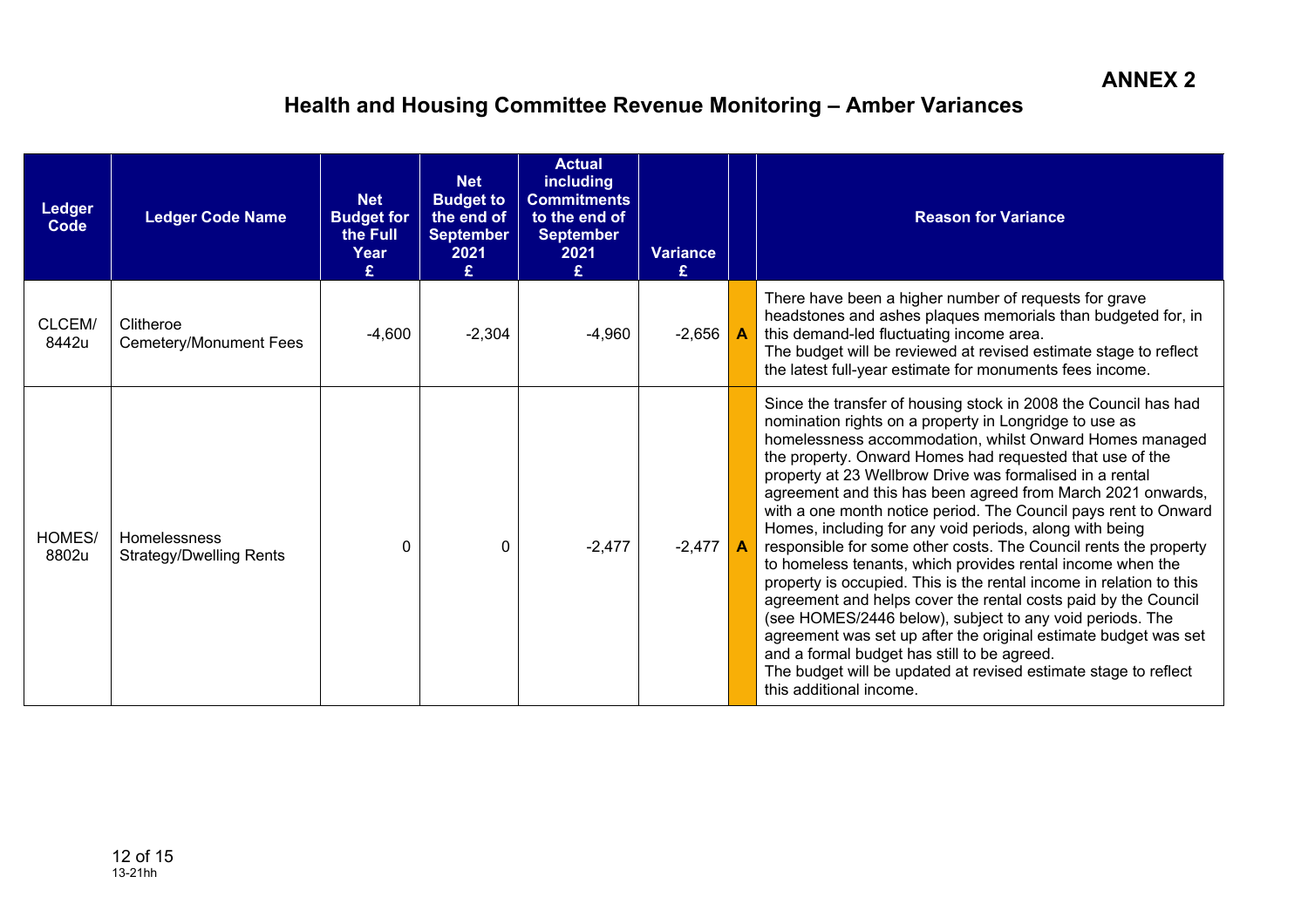| <b>Ledger</b><br>Code | <b>Ledger Code Name</b>                                                | <b>Net</b><br><b>Budget for</b><br>the Full<br>Year<br>£ | <b>Net</b><br><b>Budget to</b><br>the end of<br><b>September</b><br>2021<br>£ | <b>Actual</b><br><b>including</b><br><b>Commitments</b><br>to the end of<br><b>September</b><br>2021<br>£ | <b>Variance</b> | <b>Reason for Variance</b>                                                                                                                                                                                                                                                                                                                                                                                                                    |
|-----------------------|------------------------------------------------------------------------|----------------------------------------------------------|-------------------------------------------------------------------------------|-----------------------------------------------------------------------------------------------------------|-----------------|-----------------------------------------------------------------------------------------------------------------------------------------------------------------------------------------------------------------------------------------------------------------------------------------------------------------------------------------------------------------------------------------------------------------------------------------------|
| HGBEN/<br>8956z       | Housing Benefits/DWP -<br>Pensions Credit Uplift New<br><b>Burdens</b> |                                                          | 0                                                                             | $-2,066$                                                                                                  | $-2,066$        | This is additional funding received in-year from the DWP to<br>reflect the burden on the Council of administering the pensions<br>credit uplift changes in-year. This funding was not anticipated at<br>original estimate budget stage.<br>The budget will be updated at revised estimate stage to reflect<br>this income.                                                                                                                    |
| CLMKT/<br>2402        | Clitheroe Market/Repair &<br>Maintenance - Buildings                   | 8,200                                                    | 5,110                                                                         | 7,288                                                                                                     | $2,178$ $A$     | Increased costs to date compared to the profiled budget are due<br>to additional repairs spend in several areas, such as walls and<br>flagging repairs and repairs work on some cabins before new<br>cabin holders moved in.<br>This increase in costs to date will be taken into account as part of<br>managing the Council's overall repairs budgets across all Council<br>sites and the budget will be reviewed at revised estimate stage. |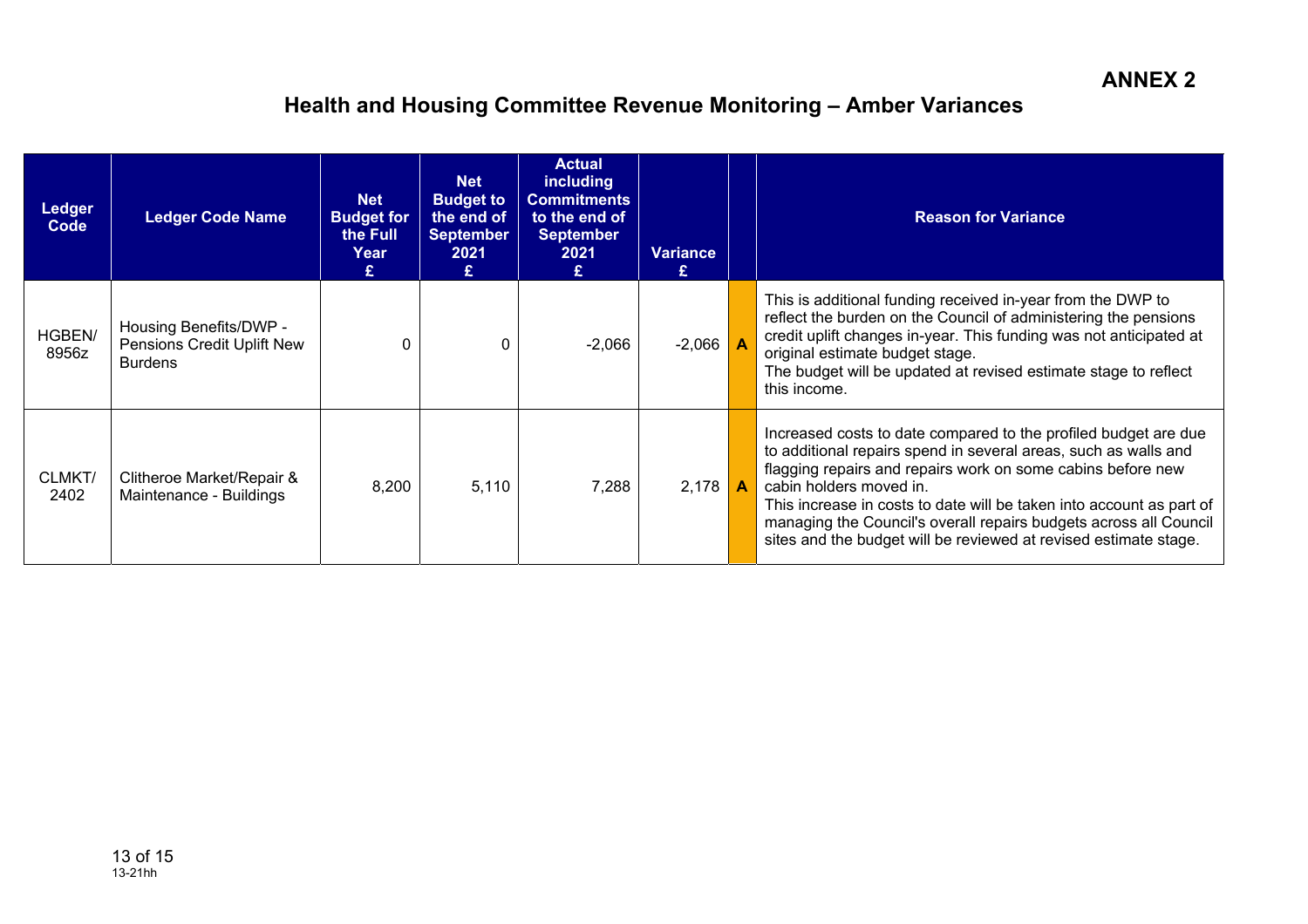| Ledger<br>Code  | <b>Ledger Code Name</b>                                                       | <b>Net</b><br><b>Budget for</b><br>the Full<br>Year<br>£ | <b>Net</b><br><b>Budget to</b><br>the end of<br><b>September</b><br>2021<br>£. | <b>Actual</b><br>including<br><b>Commitments</b><br>to the end of<br><b>September</b><br>2021<br>£. | <b>Variance</b><br>£ | <b>Reason for Variance</b>                                                                                                                                                                                                                                                                                                                                                                                                                                                                                                                                                                                                                                                                                                                                                                                                                                                                                                                                                                                                                                               |
|-----------------|-------------------------------------------------------------------------------|----------------------------------------------------------|--------------------------------------------------------------------------------|-----------------------------------------------------------------------------------------------------|----------------------|--------------------------------------------------------------------------------------------------------------------------------------------------------------------------------------------------------------------------------------------------------------------------------------------------------------------------------------------------------------------------------------------------------------------------------------------------------------------------------------------------------------------------------------------------------------------------------------------------------------------------------------------------------------------------------------------------------------------------------------------------------------------------------------------------------------------------------------------------------------------------------------------------------------------------------------------------------------------------------------------------------------------------------------------------------------------------|
| HOMES/<br>2446  | <b>Homelessness</b><br>Strategy/Rent of Buildings                             | ∩                                                        | $\Omega$                                                                       | 2,186                                                                                               | 2,186                | Since the transfer of housing stock in 2008 the Council has had<br>nomination rights on a property in Longridge to use as<br>homelessness accommodation, whilst Onward Homes managed<br>the property. Onward Homes had requested that use of the<br>property at 23 Wellbrow Drive was formalised in a rental<br>agreement and this has been agreed from March 2021 onwards,<br>with a one month notice period. The Council pays rent to Onward<br>Homes, including for any void periods, along with being<br>responsible for some other costs. The Council rents the property<br>to homeless tenants, which provides rental income when the<br>property is occupied. This expenditure is the rent paid to Onward<br>Homes for this property, which is funded by rental income<br>received (see HOMES/8802u above), subject to any void periods.<br>The agreement was set up after the original estimate budget was<br>set and a formal budget has still to be agreed.<br>The budget will be updated at revised estimate stage to reflect<br>this additional expenditure. |
| DOGWD/<br>8725n | Dog Warden & Pest<br><b>Control/Domestic Rodent</b><br><b>Pest Treatments</b> | $-8,130$                                                 | $-3,579$                                                                       | $-1,118$                                                                                            | 2,461                | There has been less demand for rodent pest control treatment<br>than budgeted for in the first half of the year and there has been<br>some sickness absence. At this stage, reduced income is<br>expected for the full year.<br>The budget will be updated at revised estimate stage to reflect<br>the latest full-year estimate for domestic rodent pest control<br>income.                                                                                                                                                                                                                                                                                                                                                                                                                                                                                                                                                                                                                                                                                             |